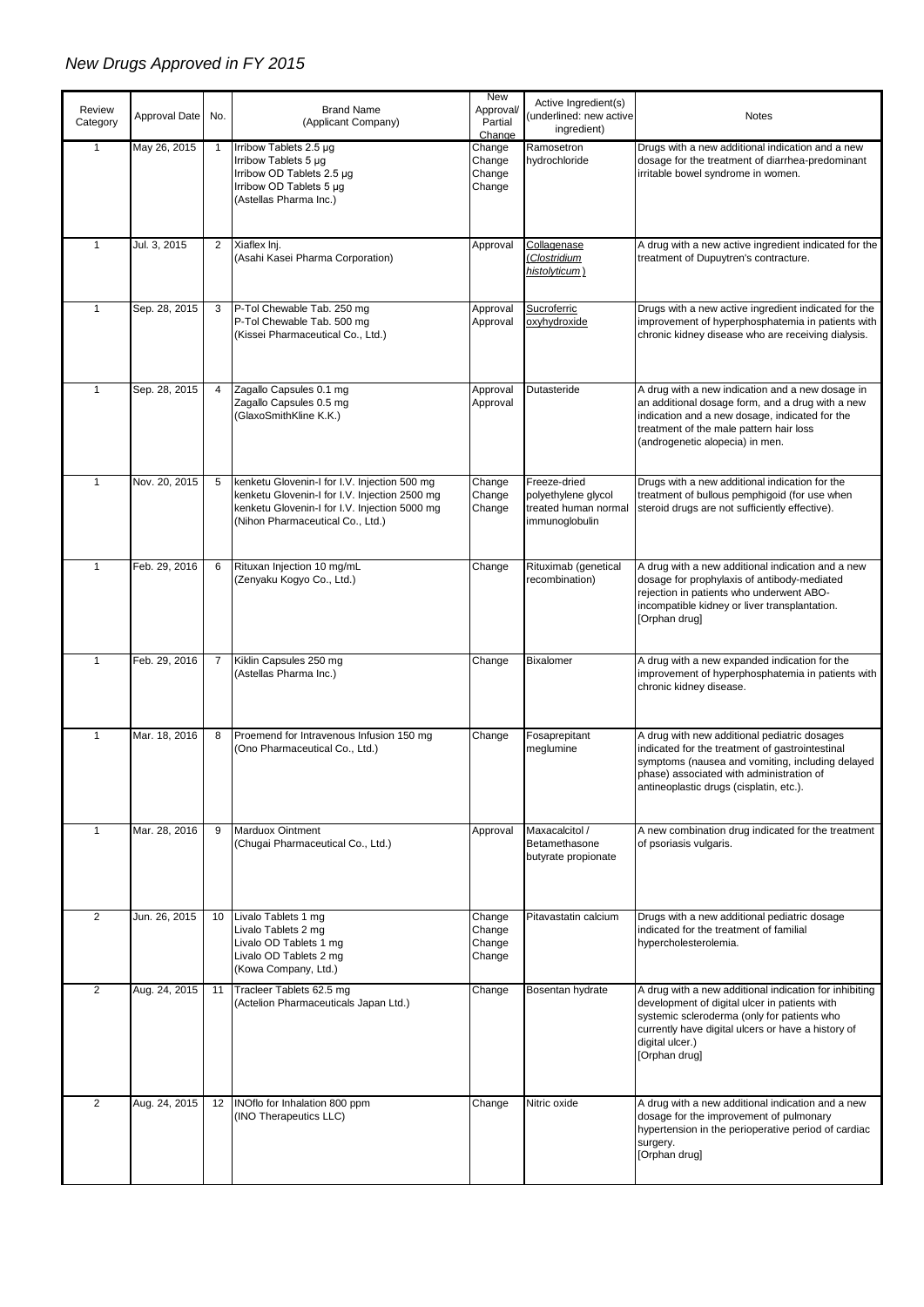| Review<br>Category | Approval Date | No. | <b>Brand Name</b><br>(Applicant Company)                                                                                                                                                                                                                 | New<br>Approval/<br>Partial<br>Change                                        | Active Ingredient(s)<br>(underlined: new active<br>ingredient) | Notes                                                                                                                                                                                                                                                                                                                                                                                          |
|--------------------|---------------|-----|----------------------------------------------------------------------------------------------------------------------------------------------------------------------------------------------------------------------------------------------------------|------------------------------------------------------------------------------|----------------------------------------------------------------|------------------------------------------------------------------------------------------------------------------------------------------------------------------------------------------------------------------------------------------------------------------------------------------------------------------------------------------------------------------------------------------------|
| $\overline{2}$     | Aug. 24, 2015 | 13  | Artist Tablets 2.5 mg<br>Artist Tablets 10 mg<br>Artist Tablets 20 mg<br>(Daiichi Sankyo Company, Limited)                                                                                                                                               | Change<br>Change<br>Change                                                   | Carvedilol                                                     | Drugs with a new additional indication and a new<br>dosage for the treatment of tachycardiac atrial<br>fibrillation.                                                                                                                                                                                                                                                                           |
| 2                  | Aug. 24, 2015 | 14  | Exelon Patch 4.5 mg<br>Exelon Patch 9 mg<br>Exelon Patch 13.5 mg<br>Exelon Patch 18 mg<br>(Novartis Pharma K.K.)<br>Rivastach Patch 4.5 mg<br>Rivastach Patch 9 mg<br>Rivastach Patch 13.5 mg<br>Rivastach Patch 18 mg<br>(Ono Pharmaceutical Co., Ltd.) | Change<br>Change<br>Change<br>Change<br>Change<br>Change<br>Change<br>Change | Rivastigmine                                                   | Drugs with a new dosage indicated for inhibiting<br>progression of symptoms of dementia in mild and<br>moderate Alzheimer's dementia.                                                                                                                                                                                                                                                          |
| $\overline{2}$     | Sep. 24, 2015 | 15  | Xarelto Tablets 10 mg<br>Xarelto Tablets 15 mg<br>(Bayer Yakuhin, Ltd.)                                                                                                                                                                                  | Change<br>Change                                                             | Rivaroxaban                                                    | Drugs with a new additional indication and a new<br>dosage for the treatment and prevention of<br>recurrence of deep vein thrombosis and pulmonary<br>thromboembolism.                                                                                                                                                                                                                         |
| $\overline{2}$     | Sep. 28, 2015 | 16  | Mulpleta Tablets 3 mg<br>(Shionogi & Co., Ltd.)                                                                                                                                                                                                          | Approval                                                                     | Lusutrombopag                                                  | A drug with a new active ingredient indicated for the<br>improvement of thrombocytopenia in patients with<br>chronic liver disease for whom an elective invasive<br>procedure is planned.                                                                                                                                                                                                      |
| $\overline{2}$     | Sep. 28, 2015 | 17  | Ventavis inhalation solution 10 µg<br>(Bayer Yakuhin, Ltd.)                                                                                                                                                                                              | Approval                                                                     | lloprost                                                       | A drug with a new active ingredient indicated for the<br>treatment of pulmonary arterial hypertension.                                                                                                                                                                                                                                                                                         |
| $\overline{2}$     | Sep. 28, 2015 | 18  | Tracleer pediatric dispersible tablets 32 mg<br>(Actelion Pharmaceuticals Japan Ltd.)                                                                                                                                                                    | Approval                                                                     | Bosentan hydrate                                               | A drug with a new indication and a new dosage in a<br>new additional dosage form indicated for the<br>treatment of pulmonary arterial hypertension.<br>[Orphan drug]                                                                                                                                                                                                                           |
| 2                  | Dec. 21, 2015 | 19  | Eliquis Tablets 2.5 mg<br>Eliquis Tablets 5 mg<br>(Bristol-Myers K.K.)                                                                                                                                                                                   | Change<br>Change                                                             | Apixaban                                                       | Drugs with a new additional indication and a new<br>dosage for the treatment and prevention of the<br>recurrence of venous thromboembolism (deep vein<br>thrombosis and pulmonary thromboembolism).                                                                                                                                                                                            |
| $\overline{c}$     | Dec. 21, 2015 |     | 20 FP-OD Tablet 2.5<br>(FP Pharmaceutical Corporation)                                                                                                                                                                                                   | Change                                                                       | Selegiline<br>hydrochloride                                    | A drug with a revised indication and a new dosage<br>for the treatment of Parkinson's disease (When<br>used in combination with levodopa-containing<br>products; patients are classified as Stage I to IV on<br>the Hoehn and Yahr scale, and when not used in<br>combination with levodopa-containing products;<br>patients are classified as Stage I to III on the Hoehn<br>and Yahr scale). |
| $\overline{2}$     | Jan. 22, 2016 | 21  | Repatha SC Injection 140 mg Syringe<br>Repatha SC Injection 140 mg Pen<br>(Amgen Astellas BioPharma K.K.)                                                                                                                                                | Approval<br>Approval                                                         | Evolocumab (genetical<br>recombination)                        | Drugs with a new active ingredient indicated for the<br>treatment of familial hypercholesterolemia and<br>hypercholesterolemia (for use only in patients who<br>are at higher risk of developing cardiovascular event<br>and have not responded sufficiently to HMG-CoA<br>reductase inhibitors).                                                                                              |
| $3 - 1$            | May 26, 2015  | 22  | Cymbalta Capsules 20 mg<br>Cymbalta Capsules 30 mg<br>(Shionogi & Co., Ltd.)                                                                                                                                                                             | Change<br>Change                                                             | Duloxetine<br>hydrochloride                                    | Drugs with a new additional indication and a new<br>dosage for the treatment of pain associated with<br>fibromyalgia.                                                                                                                                                                                                                                                                          |
| $3 - 1$            | Jun. 26, 2015 | 23  | Botox for injection 50 Units<br>Botox for Injection 100 Units<br>(GlaxoSmithKline K.K.)                                                                                                                                                                  | Change<br>Change                                                             | Botulinum toxin type A                                         | Drugs with a new additional indication and a new<br>dosage for the treatment of strabismus.                                                                                                                                                                                                                                                                                                    |
| $3 - 1$            | Jun. 26, 2015 | 24  | Radicut Inj. 30 mg<br>Radicut Bag for I.V. Infusion 30 mg<br>(Mitsubishi Tanabe Pharma Corporation)                                                                                                                                                      | Change<br>Change                                                             | Edaravone                                                      | Drugs with a new additional indication and a new<br>dosage for delaying the functional disorder in<br>patients with amyotrophic lateral sclerosis (ALS).<br>[Orphan drug]                                                                                                                                                                                                                      |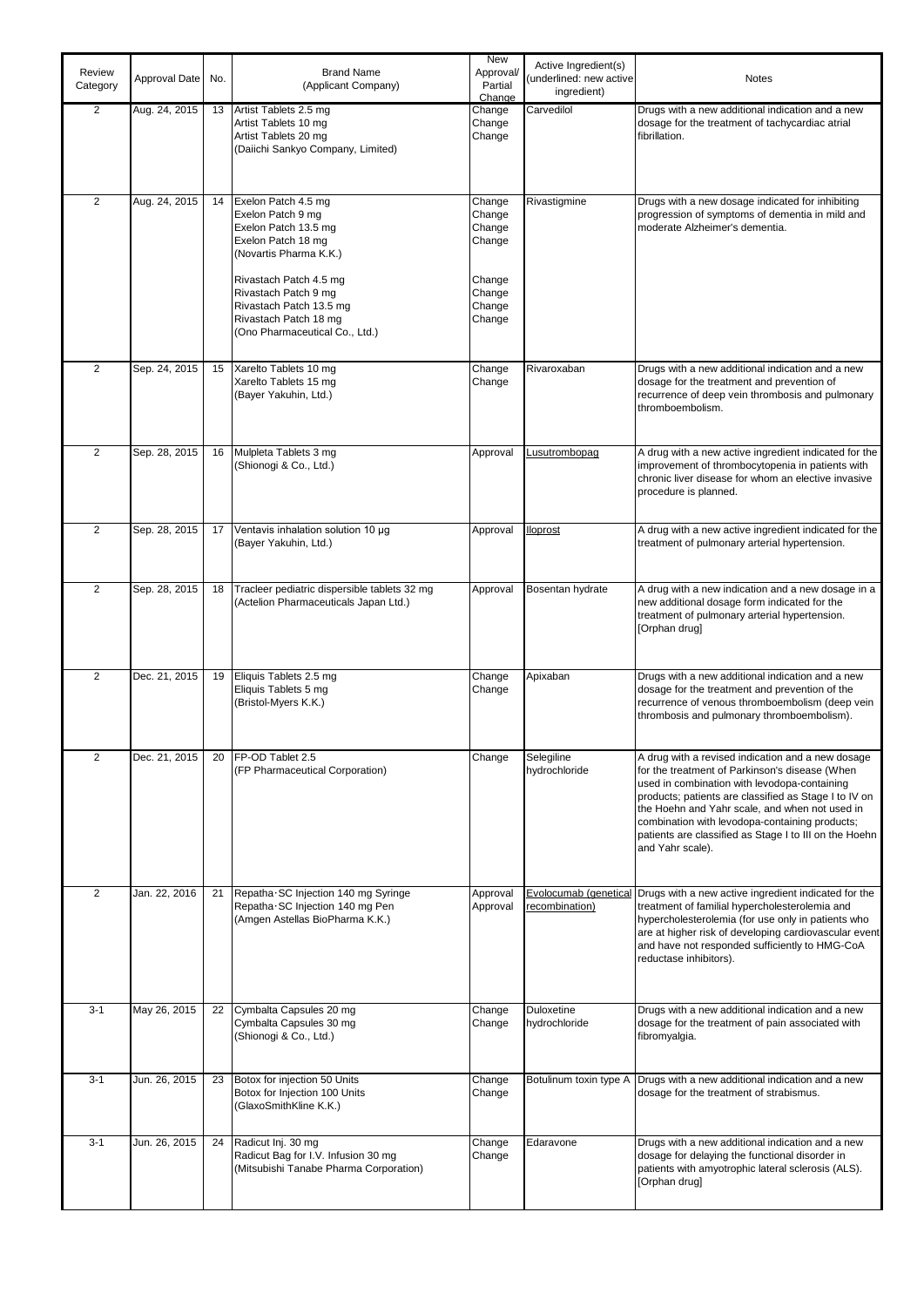| Review<br>Category | Approval Date | No. | <b>Brand Name</b><br>(Applicant Company)                                                                                                                                                                                                    | <b>New</b><br>Approval/<br>Partial<br>Change                       | Active Ingredient(s)<br>underlined: new active<br>ingredient) | <b>Notes</b>                                                                                                                                                                                                                                                                                                           |
|--------------------|---------------|-----|---------------------------------------------------------------------------------------------------------------------------------------------------------------------------------------------------------------------------------------------|--------------------------------------------------------------------|---------------------------------------------------------------|------------------------------------------------------------------------------------------------------------------------------------------------------------------------------------------------------------------------------------------------------------------------------------------------------------------------|
| $3 - 1$            | Sep. 24, 2015 | 25  | Lamictal Tablets 2 mg for Children<br>Lamictal Tablets 5 mg for Children<br>Lamictal Tablets 25 mg<br>Lamictal Tablets 100 mg<br>(GlaxoSmithKline K.K.)                                                                                     | Change<br>Change<br>Change<br>Change                               | Lamotrigine                                                   | Drugs with a new additional indication and a new<br>dosage for use in the monotherapy for the treatment<br>of typical absence seizures in patients with epilepsy.                                                                                                                                                      |
| $3 - 1$            | Sep. 28, 2015 | 26  | Effexor SR Capsules 37.5 mg<br>Effexor SR Capsules 75 mg<br>(Pfizer Japan Inc.)                                                                                                                                                             | Approval<br>Approval                                               | <b>Venlafaxine</b><br>hydrochloride                           | Drugs with a new active ingredient indicated for the<br>treatment of depression.                                                                                                                                                                                                                                       |
| $3 - 1$            | Sep. 28, 2015 | 27  | Copaxone S.C. Injection 20 mg Syringe<br>(Takeda Pharmaceutical Company Limited)                                                                                                                                                            | Approval                                                           | Glatiramer acetate                                            | A drug with a new active ingredient indicated for the<br>prevention of relapse in multiple sclerosis.<br>[Orphan drug]                                                                                                                                                                                                 |
| $3 - 1$            | Nov. 20, 2015 | 28  | Lexapro Tablets 10 mg<br>(Mochida Pharmaceutical Co., Ltd.)                                                                                                                                                                                 | Change                                                             | Escitalopram oxalate                                          | A drug with a new additional indication for the<br>treatment of social anxiety disorder.                                                                                                                                                                                                                               |
| $3 - 1$            | Feb. 29, 2016 | 29  | E Keppra Tablets 250 mg<br>E Keppra Tablets 500 mg<br>E Keppra Dry Syrup 50%<br>E Keppra for I.V. Infusion 500 mg<br>(UCB Japan Co., Ltd.)                                                                                                  | Change<br>Change<br>Change<br>Change                               | Levetiracetam                                                 | Drugs with a new additional indication for use as an<br>adjunctive therapy with other antiepileptic drugs to<br>treat tonic-clonic seizures in patients with epilepsy<br>who have not responded sufficiently to other<br>antiepileptic drugs.                                                                          |
| $3 - 1$            | Feb. 29, 2016 | 30  | Risperdal Tablets 1 mg<br>Risperdal Tablets 2 mg<br>Risperdal Fine Granules 1%<br>Risperdal OD Tablets 0.5 mg<br>Risperdal OD Tablets 1 mg<br>Risperdal OD Tablets 2 mg<br>Risperdal Oral Solution 1 mg/mL<br>(Janssen Pharmaceutical K.K.) | Change<br>Change<br>Change<br>Change<br>Change<br>Change<br>Change | Risperidone                                                   | Drugs with a new additional indication and a new<br>dosage for the treatment of irritability associated<br>with autism spectrum disorder in children and<br>adolescents.                                                                                                                                               |
| $3 - 1$            | Feb. 29, 2016 | 31  | Tryptanol Tablets 10<br><b>Tryptanol Tablets 25</b><br>(Nichi-Iko Pharmaceutical Co., Ltd.)<br>Amitriptyline Hydrochloride Tablets 10 mg "Sawai"<br>Amitriptyline Hydrochloride Tablets 25 mg "Sawai"<br>(Sawai Pharmaceutical Co., Ltd.)   | Change<br>Change<br>Change<br>Change                               | Amitriptyline<br>hydrochloride                                | Drugs with a new additional indication and a new<br>dosage for the treatment of peripheral neuropathic<br>pain.<br>[Public knowledge-based application after<br>preliminary assessment by the Pharmaceutical<br>Affairs and Food Sanitation Council (PAFSC)]                                                           |
| $3 - 1$            | Mar. 18, 2016 | 32  | Cymbalta Capsules 20 mg<br>Cymbalta Capsules 30 mg<br>(Shionogi & Co., Ltd.)                                                                                                                                                                | Change<br>Change                                                   | Duloxetine<br>hydrochloride                                   | Drugs with a new additional indication for the<br>treatment of pain associated with chronic low back<br>pain.                                                                                                                                                                                                          |
| $3 - 1$            | Mar. 28, 2016 | 33  | Sabril Granule Sachets 500 mg<br>(Sanofi K.K.)                                                                                                                                                                                              | Approval                                                           | Vigabatrin                                                    | A drug with a new active ingredient indicated for the<br>treatment of infantile spasms.<br>[Orphan drug]                                                                                                                                                                                                               |
| $3 - 1$            | Mar. 28, 2016 | 34  | Sycrest Sublingual Tablets 5 mg<br>Sycrest Sublingual Tablets 10 mg<br>(Meiji Seika Pharma Co., Ltd.)                                                                                                                                       | Approval<br>Approval                                               | Asenapine maleate                                             | Drugs with a new active ingredient indicated for the<br>treatment of schizophrenia.                                                                                                                                                                                                                                    |
| $3 - 1$            | Mar. 28, 2016 | 35  | Fycompa Tablets 2 mg<br>Fycompa Tablets 4 mg<br>(Eisai Co., Ltd.)                                                                                                                                                                           | Approval<br>Approval                                               | Perampanel hydrate                                            | Drugs with a new active ingredient indicated for use<br>as an adjunctive therapy with other antiepileptic<br>drugs to treat partial seizures (including secondary<br>generalized seizures) and tonic-clonic seizures in<br>patients with epilepsy who have not responded<br>sufficiently to other antiepileptic drugs. |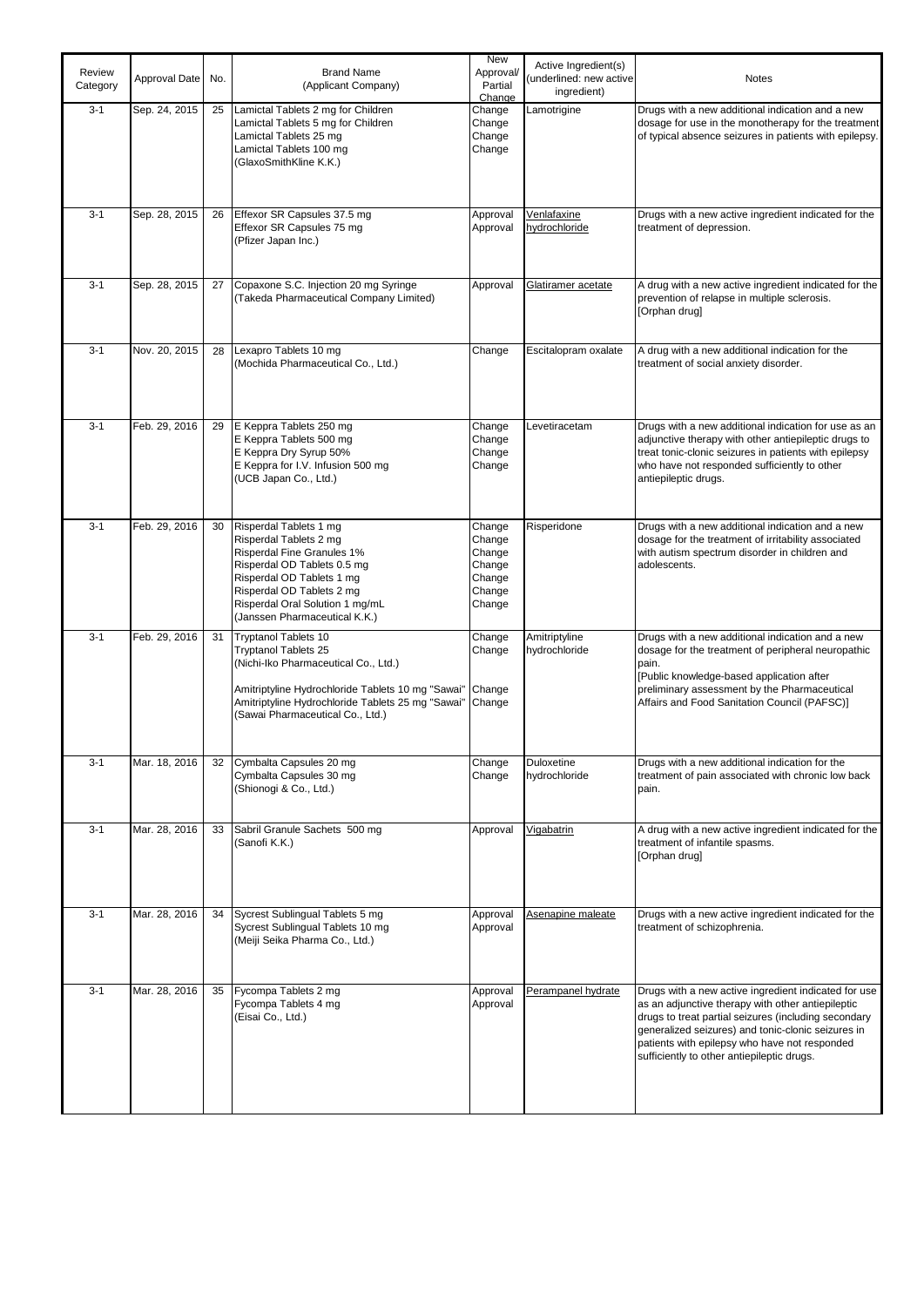| Review<br>Category | Approval Date | No. | <b>Brand Name</b><br>(Applicant Company)                                                                                                                                                                                                                                                         | <b>New</b><br>Approval/<br>Partial<br>Change             | Active Ingredient(s)<br>underlined: new active<br>ingredient)                   | <b>Notes</b>                                                                                                                                                                                                                                                                                                                                                                      |
|--------------------|---------------|-----|--------------------------------------------------------------------------------------------------------------------------------------------------------------------------------------------------------------------------------------------------------------------------------------------------|----------------------------------------------------------|---------------------------------------------------------------------------------|-----------------------------------------------------------------------------------------------------------------------------------------------------------------------------------------------------------------------------------------------------------------------------------------------------------------------------------------------------------------------------------|
| $3 - 2$            | Jun. 26, 2015 | 36  | Emla Cream<br>(Sato Pharmaceutical Co., Ltd.)                                                                                                                                                                                                                                                    | Change                                                   | Lidocaine/Propitocaine                                                          | A drug with a new additional indication and a new<br>dosage for adults indicated for the relief of pain<br>during pricking with injection needles and<br>intravenous indwelling needles, and with a new<br>pediatric dosage indicated for the relief of pain<br>during skin laser radiation therapy and pricking with<br>injection needles and intravenous indwelling<br>needles. |
| $3 - 2$            | Jun. 26, 2015 | 37  | Eylea Intravitreal Injection 40 mg/mL<br>Eylea Intravitreal Injection Kit 40 mg/mL<br>(Bayer Yakuhin, Ltd.)                                                                                                                                                                                      | Change<br>Change                                         | Aflibercept (genetical<br>recombination)                                        | Drugs with a revised indication for the treatment of<br>macular edema following retinal vein occlusion.                                                                                                                                                                                                                                                                           |
| $3 - 2$            | Dec. 21, 2015 | 38  | (1) Xylocaine Injection Polyamp 0.5%<br>(AstraZeneca K.K.)<br>(2) Lidocaine Hydrochloride Injection 0.5% [Pfizer] Change<br>(Mylan Seiyaku Ltd.)                                                                                                                                                 | Change                                                   | (1) Lidocaine<br>hydrochloride<br>monohydrate<br>(2) Lidocaine<br>hydrochloride | Drugs with a new additional indication and a new<br>dosage for the intravenous regional anesthesia in<br>upper extremity surgery.<br>[Public knowledge-based application after PAFSC's<br>preliminary assessment]                                                                                                                                                                 |
| $\overline{4}$     | May 26, 2015  | 39  | Diflucan Capsules 50 mg<br>Diflucan Capsules 100 mg<br>(Pfizer Japan Inc.)                                                                                                                                                                                                                       | Change<br>Change                                         | Fluconazole                                                                     | Drugs with new additional indications and a new<br>dosage for the treatment of vaginitis and<br>vulvovaginitis caused by Candida.                                                                                                                                                                                                                                                 |
| 4                  | May 26, 2015  | 40  | Clavamox combination Dry Syrup for pediatric<br>(GlaxoSmithKline K.K.)                                                                                                                                                                                                                           | Change                                                   | Clavulanate<br>potassium/Amoxicillin<br>hydrate                                 | A drug with a new additional indication for the<br>treatment of sinusitis.                                                                                                                                                                                                                                                                                                        |
| 4                  | Jun. 26, 2015 | 41  | Zosyn for Intravenous Injection 2.25<br>Zosyn for Intravenous Injection 4.5<br>Zosyn for I.V. Infusion bag 4.5<br>(Taiho Pharmaceutical Co., Ltd.)                                                                                                                                               | Change<br>Change<br>Change                               | Tazobactam/<br>Piperacillin hydrate                                             | Drugs with a new additional indication and a new<br>dosage for the treatment of febrile neutropenia.                                                                                                                                                                                                                                                                              |
| $\overline{4}$     | Jul. 3, 2015  | 42  | Harvoni Combination Tablets<br>(Gilead Sciences K.K.)                                                                                                                                                                                                                                            | Approval                                                 | Ledipasvir<br>acetonate/Sofosbuvir                                              | A new combination drug with new active ingredients<br>indicated for the improvement of viremia in patients<br>with chronic hepatitis C or compensated cirrhosis<br>type C in serogroup 1 (genotype 1).<br>[Priority review]                                                                                                                                                       |
| 4                  | Jul. 3, 2015  | 43  | Olanedine Antiseptic Solution 1.5%<br>Olanedine Solution 1.5% Antiseptic Applicator<br>10 mL<br>Olanedine Solution 1.5% Antiseptic Applicator<br>25 mL<br>(Otsuka Pharmaceutical Factory, Inc.)                                                                                                  | Approval<br>Approval<br>Approval                         | Olanexidine gluconate                                                           | Drugs with a new active ingredient indicated for skin<br>antisepsis at surgical sites (in surgical fields).                                                                                                                                                                                                                                                                       |
| 4                  | Aug. 24, 2015 | 44  | Vfend Tablets 50 mg<br>Vfend Tablets 200 mg<br>Vfend for Intravenous Use 200 mg<br>Vfend Dry Syrup 2800 mg<br>(Pfizer Japan Inc.)                                                                                                                                                                | Change<br>Change<br>Change<br>Change                     | Voriconazole                                                                    | Drugs with a new additional indication and new<br>dosages for the prophylaxis of deep mycosis in<br>patients after hematopoietic stem cell<br>transplantation.                                                                                                                                                                                                                    |
| 4                  | Aug. 24, 2015 | 45  | (1) Cravit Tablets 250 mg<br>(2) Cravit Tablets 500 mg<br>(3) Cravit Fine Granules 10%<br>(Daiichi Sankyo Company, Limited)<br>(4) Levofloxacin Tablets 250 mg "DSEP"<br>(5) Levofloxacin Tablets 500 mg "DSEP"<br>(6) Levofloxacin Fine Granules 10% "DSEP"<br>(Daiichi Sankyo Espha Co., Ltd.) | Change<br>Change<br>Change<br>Change<br>Change<br>Change | Levofloxacin hydrate                                                            | Drugs with new additional indications and a new<br>dosage for the treatment of pulmonary tuberculosis<br>and other tuberculosis.                                                                                                                                                                                                                                                  |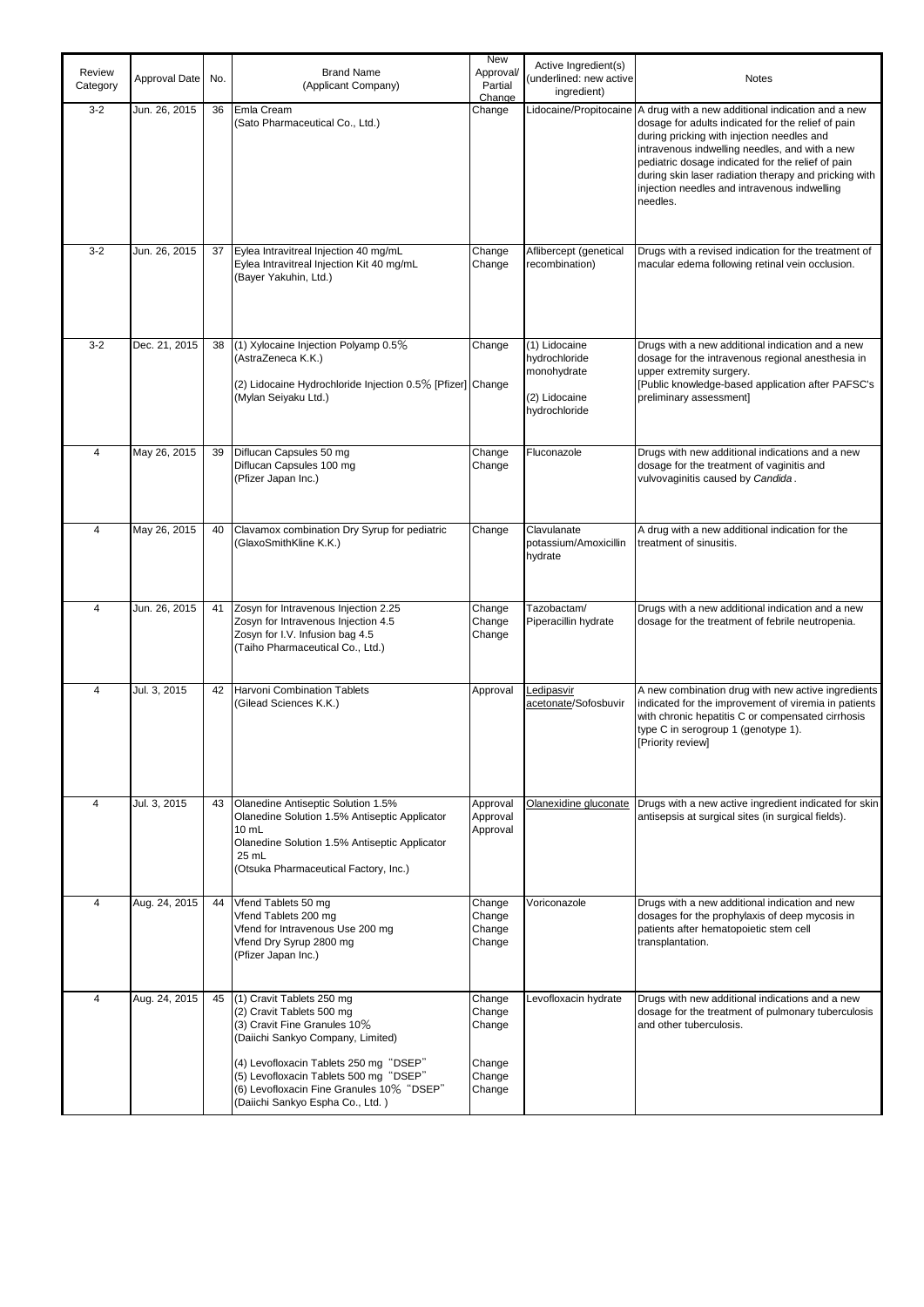|                    |               |     |                                                                                                                                            | <b>New</b>                           |                                                                |                                                                                                                                                                                                                                                                                                                                                                                            |
|--------------------|---------------|-----|--------------------------------------------------------------------------------------------------------------------------------------------|--------------------------------------|----------------------------------------------------------------|--------------------------------------------------------------------------------------------------------------------------------------------------------------------------------------------------------------------------------------------------------------------------------------------------------------------------------------------------------------------------------------------|
| Review<br>Category | Approval Date | No. | <b>Brand Name</b><br>(Applicant Company)                                                                                                   | Approval/<br>Partial<br>Change       | Active Ingredient(s)<br>(underlined: new active<br>ingredient) | <b>Notes</b>                                                                                                                                                                                                                                                                                                                                                                               |
| 4                  | Sep. 24, 2015 | 46  | Ciproxan-I.V. 200<br>(Bayer Yakuhin, Ltd.)                                                                                                 | Change                               | Ciprofloxacin                                                  | A drug with a new increased dose for adults<br>indicated for the treatment of sepsis, pneumonia,<br>etc., and also with new indications and new dosages<br>for children for both the treatment of complicated<br>cystitis, pyelonephritis and anthrax, and the<br>improvement of symptoms associated with<br>respiratory infection caused by Pseudomonas<br>aeruginosa in cystic fibrosis. |
| $\overline{4}$     | Sep. 24, 2015 | 47  | Cravit Intravenous Drip Infusion 500 mg/100 mL<br>Cravit Intravenous Drip Infusion 500 mg/20 mL<br>(Daiichi Sankyo Company, Limited)       | Change<br>Change                     | Levofloxacin hydrate                                           | Drugs with new additional indications for the<br>treatment of cystitis, pyelonephritis, secondary<br>infection of trauma, burns or surgical wounds, and<br>others.                                                                                                                                                                                                                         |
| 4                  | Sep. 28, 2015 | 48  | Zebiax Lotion 2%<br>(Maruho Co., Ltd.)                                                                                                     | Approval                             | Ozenoxacin                                                     | A drug with a new active ingredient indicated for the<br>treatment of superficial skin infections and acne<br>(accompanied by purulent inflammation).                                                                                                                                                                                                                                      |
| 4                  | Sep. 28, 2015 | 49  | <b>Viekirax Combination Tablets</b><br>(AbbVie G.K.)                                                                                       | Approval                             | Ombitasvir<br>hydrate/Paritaprevir<br>hydrate/Ritonavir        | A new combination drug with new active ingredients<br>indicated for the improvement of viremia in patients<br>with chronic hepatitis C or compensated cirrhosis<br>type C in serogroup 1 (genotype 1).<br>[Priority review]                                                                                                                                                                |
| 4                  | Jan. 22, 2016 | 50  | Luconac Solution 5%<br>(Sato Pharmaceutical Co., Ltd.)                                                                                     | Approval                             | Luliconazole                                                   | A drug with a new indication in a new dosage form<br>indicated for the treatment of tinea unguium.                                                                                                                                                                                                                                                                                         |
| 4                  | Mar. 28, 2016 | 51  | <b>Malarone Combination Tablets</b><br>Malarone Pediatric Combination Tablets<br>(GlaxoSmithKline K.K.)                                    | Change<br>Approval                   | Atovaquone /<br>Proguanil<br>hydrochloride                     | A drug with a revised pediatric dosage and an<br>additional dosage form indicated for the treatment<br>and prevention of malaria.                                                                                                                                                                                                                                                          |
| $\overline{4}$     | Mar. 28, 2016 | 52  | Primaquine Tablets 15 mg "Sanofi"<br>(Sanofi K.K.)                                                                                         | Approval                             | Primaguine phosphate                                           | A drug with a new active ingredient indicated for the<br>treatment of malaria caused by Plasmodium vivax<br>and Plasmodium oval.                                                                                                                                                                                                                                                           |
| 5                  | Jan. 22, 2016 | 53  | Utrogestan Vaginal Capsules 200 mg<br>(Fuji Pharma Co., Ltd.)                                                                              | Approval                             | Progesterone                                                   | A drug with a new route of administration indicated<br>for luteal support as part of assisted reproductive<br>technology for infertile women.                                                                                                                                                                                                                                              |
| 5                  | Mar. 28, 2016 | 54  | Luteum Vaginal Suppository 400 mg<br>(Aska Pharmaceutical Co., Ltd.)                                                                       | Approval                             | Progesterone                                                   | A drug with a new route of administration indicated<br>for luteal support as part of assisted reproductive<br>technology for infertile women.                                                                                                                                                                                                                                              |
| $6 - 1$            | May 26, 2015  | 55  | Talion Tablets 5 mg<br>Talion Tablets 10 mg<br>Talion OD Tablets 5 mg<br>Talion OD Tablets 10 mg<br>(Mitsubishi Tanabe Pharma Corporation) | Change<br>Change<br>Change<br>Change | Bepotastine besilate                                           | Drugs with a new additional pediatric dosage<br>indicated for the treatment of allergic rhinitis,<br>urticaria, and itching associated with skin diseases<br>(eczema/dermatitis, cutaneous pruritus).                                                                                                                                                                                      |
| $6 - 1$            | May 26, 2015  | 56  | Cimzia 200 mg Syringe for S.C. Injection<br>(UCB Japan Co. Ltd.)                                                                           | Change                               | Certolizumab pegol<br>(genetical<br>recombination)             | A drug with a revised indication for the treatment of<br>rheumatoid arthritis (including prevention of<br>structural joint damage).                                                                                                                                                                                                                                                        |
| $6 - 1$            | May 26, 2015  | 57  | Solu-Cortef Injection 100 mg<br>Solu-Cortef for Intravenous Use 250 mg<br>Solu-Cortef for Intravenous Use 500 mg<br>(Pfizer Japan Inc.)    | Change<br>Change<br>Change           | Hydrocortisone sodium<br>succinate                             | Drugs with a new additional indication and a new<br>dosage for the treatment of bronchial asthma.<br>[Public knowledge-based application after PAFSC's<br>preliminary assessment]                                                                                                                                                                                                          |
| $6 - 1$            | Jul. 3, 2015  | 58  | Plaquenil Tablets 200 mg<br>(Sanofi K.K.)                                                                                                  | Approval                             | Hydroxychloroquine<br>sulfate                                  | A drug with a new active ingredient indicated for the<br>treatment of cutaneous lupus erythematosus and<br>systemic lupus erythematosus.                                                                                                                                                                                                                                                   |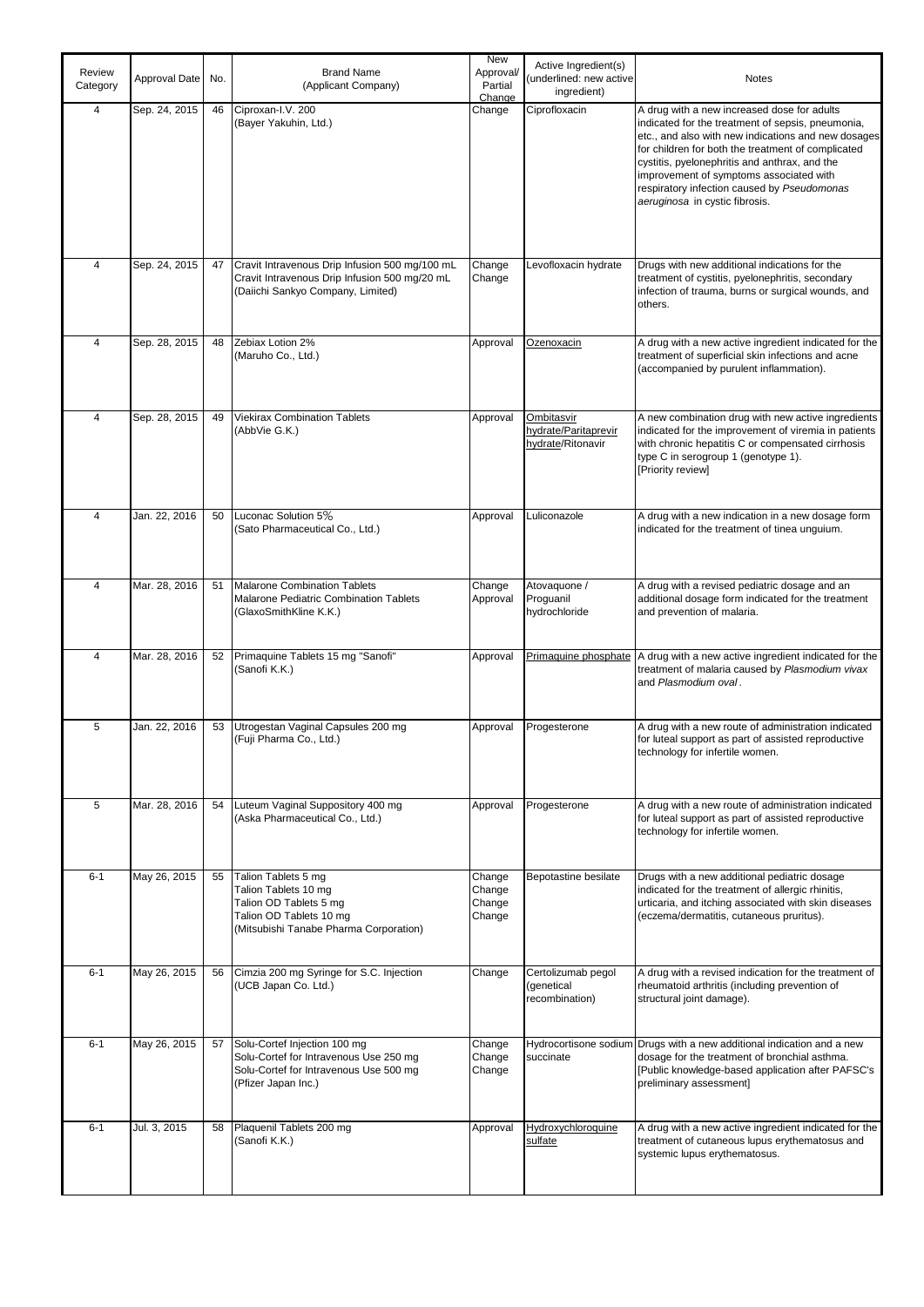| Review<br>Category | Approval Date | No. | <b>Brand Name</b><br>(Applicant Company)                                                                                                                                                                                                                             | New<br>Approval/<br>Partial<br>Change                    | Active Ingredient(s)<br>(underlined: new active<br>ingredient)                           | <b>Notes</b>                                                                                                                                                                                                                                                                                                                                      |
|--------------------|---------------|-----|----------------------------------------------------------------------------------------------------------------------------------------------------------------------------------------------------------------------------------------------------------------------|----------------------------------------------------------|------------------------------------------------------------------------------------------|---------------------------------------------------------------------------------------------------------------------------------------------------------------------------------------------------------------------------------------------------------------------------------------------------------------------------------------------------|
| $6 - 1$            | Jul. 3, 2015  | 59  | Ofev Capsules 100 mg<br>Ofev Capsules 150 mg<br>(Nippon Boehringer Ingelheim Co., Ltd.)                                                                                                                                                                              | Approval<br>Approval                                     | Nintedanib<br>ethanesulfonate                                                            | Drugs with a new active ingredient indicated for the<br>treatment of idiopathic pulmonary fibrosis.<br>[Orphan drug]                                                                                                                                                                                                                              |
| $6 - 1$            | Aug. 24, 2015 | 60  | Remicade for I.V. Infusion 100<br>(Mitsubishi Tanabe Pharma Corporation)                                                                                                                                                                                             | Change                                                   | Infliximab (genetical<br>recombination)                                                  | A drug with new additional indications and a new<br>dosage for the treatment of entero-Behcet's<br>disease, neuro-Behcet's disease, and vasculo-<br>Behcet's disease in patients who have not<br>responded sufficiently to conventional therapies.<br>[Orphan drug]                                                                               |
| $6 - 1$            | Sep. 28, 2015 | 61  | Spiolto Respimat 28 puffs<br>Spiolto Respimat 60 puffs<br>(Nippon Boehringer Ingelheim Co., Ltd.)                                                                                                                                                                    | Approval<br>Approval                                     | Tiotropium bromide<br>hydrate/Olodaterol<br>hydrochloride                                | New combination drugs with a new active ingredient<br>indicated for the relief of symptoms secondary to<br>airway obstructive disorder in chronic obstructive<br>pulmonary disease (chronic bronchitis, emphysema)<br>(when a combination treatment of an inhaled long-<br>acting anticholinergic and a long-acting beta-2<br>agonist is needed). |
| $6 - 1$            | Sep. 28, 2015 | 62  | Loqoa Tape<br>(Taisho Pharmaceutical Co., Ltd.)                                                                                                                                                                                                                      | Approval                                                 | Esflurbiprofen/Mentha<br>oil                                                             | A new combination drug with a new active<br>ingredient indicated for the relief of inflammation<br>and pain associated with osteoarthritis.                                                                                                                                                                                                       |
| $6 - 1$            | Sep. 28, 2015 | 63  | Miticure House Dust Mite Sublingual Tablets<br>3,300 JAU<br>Miticure House Dust Mite Sublingual Tablets<br>10,000 JAU<br>(Torii Pharmaceutical Co., Ltd.)                                                                                                            | Approval<br>Approval                                     | <b>Dermatophagoides</b><br>farinae extract,<br>Dermatophagoides<br>pteronyssinus extract | Drugs with new active ingredients indicated for the<br>allergen immunotherapy for house dust mite<br>antigen-induced allergic rhinitis.                                                                                                                                                                                                           |
| $6 - 1$            | Dec. 21, 2015 | 64  | Remicade for I.V. Infusion 100<br>(Mitsubishi Tanabe Pharma Corporation)                                                                                                                                                                                             | Change                                                   | Infliximab (genetical<br>recombination)                                                  | A drug with a new additional indication and a new<br>dosage for the treatment of acute-phase Kawasaki's<br>disease in patients who have not responded<br>sufficiently to conventional therapies.<br>[Orphan drug]                                                                                                                                 |
| $6 - 1$            | Dec. 21, 2015 | 65  | Cosentyx for S.C. Injection 150 mg Syringe<br>Cosentyx for S.C. Injection 150 mg<br>(Novartis Pharma K.K.)                                                                                                                                                           | Change<br>Change                                         | Secukinumab<br>(genetical<br>recombination)                                              | Drugs with a new additional indication for the<br>treatment of pustular psoriasis in patients who have<br>not responded sufficiently to conventional therapies.                                                                                                                                                                                   |
| $6 - 1$            | Mar. 28, 2016 | 66  | Nucala for s.c. Injection 100 mg<br>(GlaxoSmithKline K.K.)                                                                                                                                                                                                           | Approval                                                 | Mepolizumab<br>(genetical<br>recombination)                                              | A drug with a new active ingredient indicated for the<br>treatment of bronchial asthma (for use only in<br>patients with intractable bronchial asthma whose<br>asthmatic responses are uncontrollable with<br>conventional therapies).                                                                                                            |
| $6 - 2$            | Jul. 3, 2015  | 67  | Lantus XR Inj. SoloStar<br>(Sanofi K.K.)                                                                                                                                                                                                                             | Approval                                                 | Insulin glargine<br>(genetical<br>recombination)                                         | A drug in a new dosage form indicated for the<br>treatment of diabetes mellitus in cases where insulin<br>therapy is indicated.                                                                                                                                                                                                                   |
| $6 - 2$            | Jul. 3, 2015  | 68  | Trulicity Subcutaneous Injection 0.75 mg Ateos<br>(Eli Lilly Japan K.K.)                                                                                                                                                                                             | Approval                                                 | Dulaglutide (genetical<br>recombination)                                                 | A drug with a new active ingredient indicated for the<br>treatment of type 2 diabetes mellitus.                                                                                                                                                                                                                                                   |
| $6 - 2$            | Jul. 3, 2015  | 69  | Strensig Subcutaneous Injection 12 mg/0.3 mL<br>Strensiq Subcutaneous Injection 18 mg/0.45 mL<br>Strensig Subcutaneous Injection 28 mg/0.7 mL<br>Strensiq Subcutaneous Injection 40 mg/1 mL<br>Strensig Subcutaneous Injection 80 mg/0.8 mL<br>(Alexion Pharma G.K.) | Approval<br>Approval<br>Approval<br>Approval<br>Approval | Asfotase alfa<br>(genetical<br>recombination)                                            | Drugs with a new active ingredient indicated for the<br>treatment of hypophosphatasia.<br>[Orphan drug]                                                                                                                                                                                                                                           |
| $6 - 2$            | Aug. 24, 2015 | 70  | <b>Tresiba Flex Touch</b><br>Tresiba Penfill<br>(Novo Nordisk Pharma Ltd.)                                                                                                                                                                                           | Change<br>Change                                         | Insulin degludec<br>(genetical<br>recombination)                                         | Drugs with a new additional pediatric dosage<br>indicated for the treatment of diabetes mellitus in<br>cases where insulin therapy is indicated.                                                                                                                                                                                                  |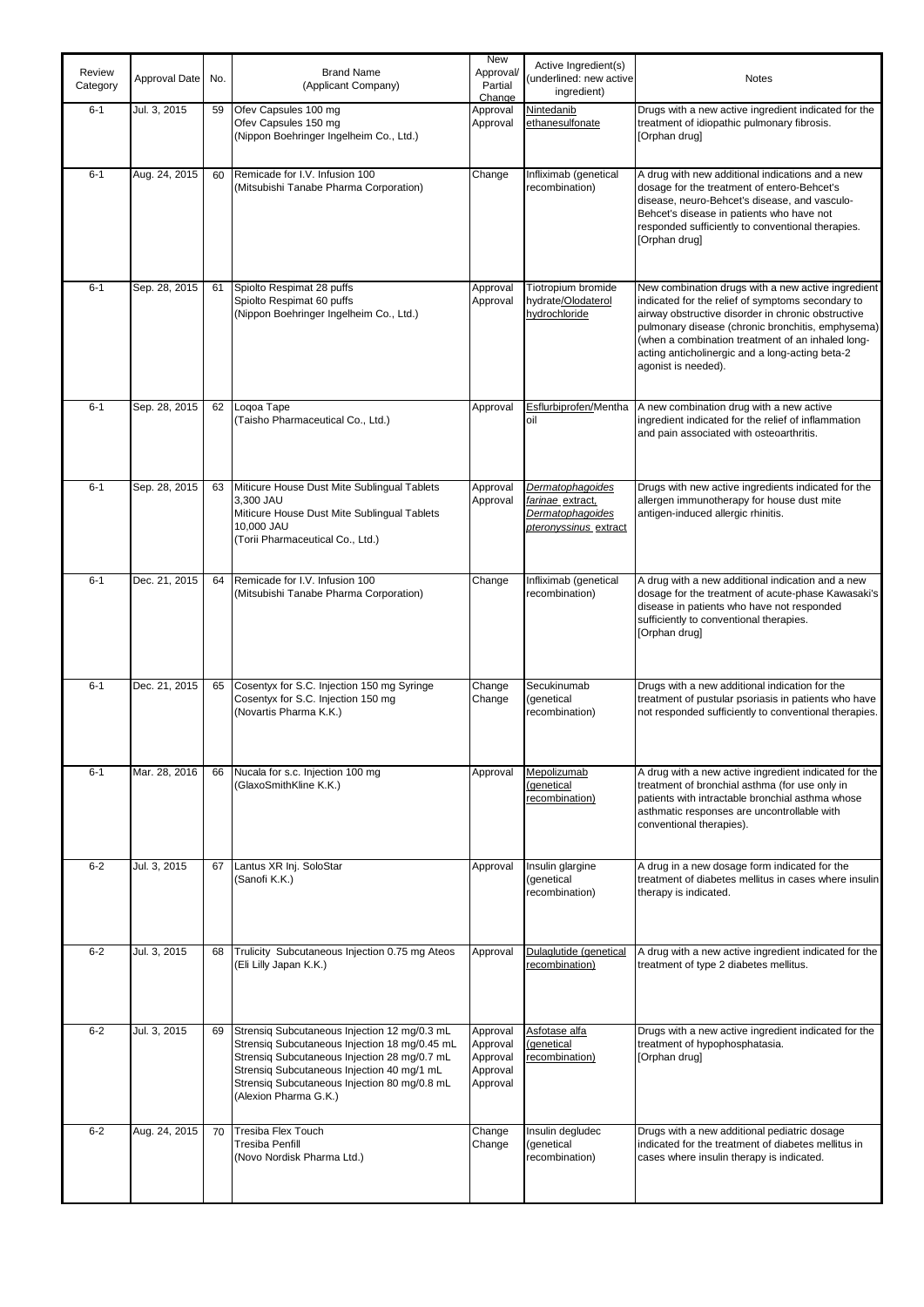| Review<br>Category            | Approval Date | No. | <b>Brand Name</b><br>(Applicant Company)                                                                                                                                          | New<br>Approval/<br>Partial<br>Change | Active Ingredient(s)<br>underlined: new active<br>ingredient) | <b>Notes</b>                                                                                                                                                                                  |
|-------------------------------|---------------|-----|-----------------------------------------------------------------------------------------------------------------------------------------------------------------------------------|---------------------------------------|---------------------------------------------------------------|-----------------------------------------------------------------------------------------------------------------------------------------------------------------------------------------------|
| $6 - 2$                       | Sep. 28, 2015 | 71  | Marizev Tablets 25 mg<br>Marizev Tablets 12.5 mg<br>(MSD K.K.)                                                                                                                    | Approval<br>Approval                  | <b>Omarigliptin</b>                                           | Drugs with a new active ingredient indicated for the<br>treatment of type 2 diabetes mellitus.                                                                                                |
| $6 - 2$                       | Sep. 28, 2015 | 72  | EquMet Combination Tablets LD<br><b>EquMet Combination Tablets HD</b><br>(Novartis Pharma K.K.)                                                                                   | Approval<br>Approval                  | Vildagliptin/Metformin<br>hydrochloride                       | New combination drugs indicated for the treatment<br>of type 2 diabetes mellitus (only when a concomitant<br>use of vildagliptin with metformin hydrochloride is<br>deemed appropriate).      |
| $6 - 2$                       | Dec. 21, 2015 | 73  | Suiny Tab. 100 mg<br>(Sanwa Kagaku Kenkyusho Co., Ltd.)                                                                                                                           | Change                                | Anagliptin                                                    | A drug with a revised indication for the treatment of<br>type 2 diabetes mellitus.                                                                                                            |
| $6 - 2$                       | Jan. 22, 2016 | 74  | Bonviva Tablet 100 mg<br>(Chugai Pharmaceutical Co., Ltd.)                                                                                                                        | Approval                              | Ibandronate sodium<br>hydrate                                 | A drug with a new route of administration indicated<br>for the treatment of osteoporosis.                                                                                                     |
| $6 - 2$                       | Mar. 28, 2016 | 75  | Kanuma Intravenous Infusion 20 mg<br>(Alexion Pharma G.K.)                                                                                                                        | Approval                              | Sebelipase alfa<br>(genetical<br>recombination)               | A drug with a new active ingredient indicated for the<br>treatment of lysosomal acid lipase deficiency.<br>[Orphan drug]                                                                      |
| In vivo<br>diagnostics        | Sep. 28, 2015 | 76  | Allergen Scratch Extract Positive control "TORII"<br>Histamine dihydrochloride<br>(Japan Tobacco Inc.)                                                                            | Approval                              | Histamine<br>dihydrochloride                                  | A drug with a new indication and a new dosage in a<br>newly-added dosage form indicated for positive<br>control in skin tests when diagnosing allergy.                                        |
| In vivo<br>diagnostics        | Jan. 22, 2016 | 77  | Provocholine Powder for Inhalation Solution 100<br>mg<br>(Sanwa Kagaku Kenkyusho Co., Ltd.)<br>Kenbran Powder for Inhalation Solution 100 mg<br>(Santen Pharmaceutical Co., Ltd.) | Approval<br>Approval                  | Methacholine chloride                                         | Drugs with a new active ingredient indicated for<br>tests in the diagnosis of bronchial airway<br>hyperresponsiveness.                                                                        |
| In vivo<br>diagnostics        | Mar. 28, 2016 | 78  | ColomforT Oral Suspension 25%<br>(Fushimi Pharmaceutical Co., Ltd.)                                                                                                               | Approval                              | Barium sulfate                                                | A drug with a new indication and a new dosage in<br>an additional dosage form indicated for the support<br>of computed tomographic colonography with<br>labelling of bowel contents.          |
| Radio-<br>pharmaceutic<br>als | Sep. 28, 2015 |     | 79 Octreoscan Injection<br>(Fujifilm RI Pharma Co., Ltd.)                                                                                                                         | Approval                              | Indium pentetoreotide<br>(111)                                | A drug with a new active ingredient indicated for the<br>diagnosis of neuroendocrine tumor by using<br>somatostatin receptor scintigraphy.                                                    |
| Oncology<br>drugs             | May 26, 2015  | 80  | Laserphyrin 100 mg for Injection<br>(Meiji Seika Pharma Co., Ltd)                                                                                                                 | Change                                | Talaporfin sodium                                             | A drug with a new additional indication for the<br>treatment of recurrent esophageal cancer<br>associated with local persistence after<br>chemoradiotherapy or radiotherapy.<br>[Orphan drug] |
| Oncology<br>drugs             | May 26, 2015  | 81  | Pegintron Powder for Injection 50 µg/0.5 mL<br>Pegintron Powder for Injection 100 µg/0.5 mL<br>Pegintron Powder for Injection 150 µg/0.5 mL<br>(MSD K.K.)                         | Change<br>Change<br>Change            | Peginterferon alfa-2b<br>(genetical<br>recombination)         | Drugs with a new additional indication and a new<br>dosage for the adjuvant treatment of melanoma.<br>[Orphan drug]                                                                           |
| Oncology<br>drugs             | May 26, 2015  | 82  | Rituxan Injection 10 mg/mL<br>(Zenyaku Kogyo Co., Ltd.)                                                                                                                           | Change                                | Rituximab (genetical<br>recombination)                        | A drug with a new dosage for the treatment of<br>CD20-positive, B-cell non-Hodgkin's lymphoma.<br>[Orphan drug]                                                                               |
| Oncology<br>drugs             | Jun. 26, 2015 | 83  | Velcade Injection 3 mg<br>(Janssen Pharmaceutical K.K.)                                                                                                                           | Change                                | Bortezomib                                                    | A drug with a new additional indication and a new<br>dosage for the treatment of patients with mantle cell<br>lymphoma.<br>[Orphan drug]                                                      |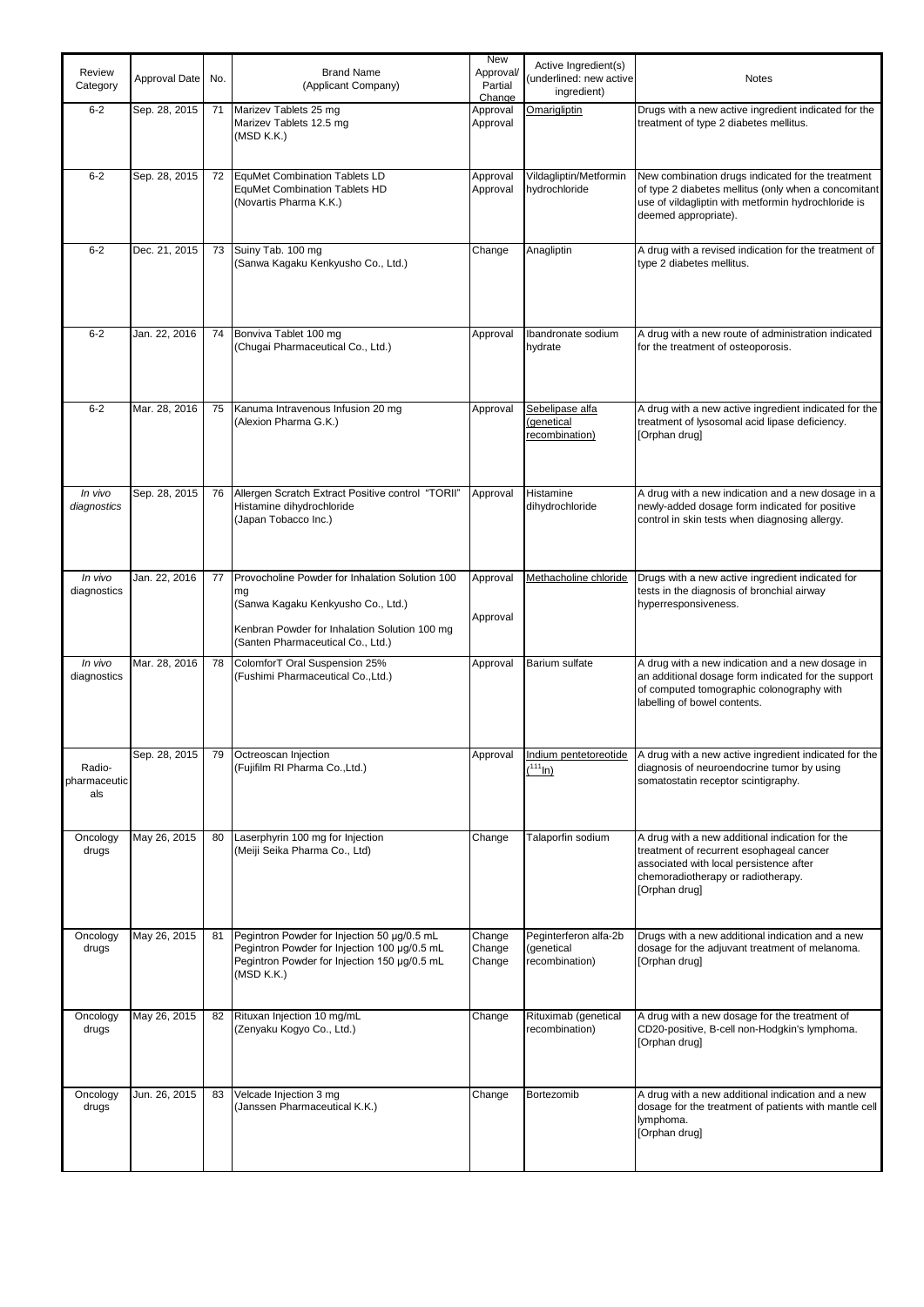| Review<br>Category | Approval Date | No. | <b>Brand Name</b><br>(Applicant Company)                                                                                                                                                                                                                                                                                                                                                                                                                                                                                                                                                                                                                                                                                                                                                             | New<br>Approval/<br>Partial<br>Change                                                                                                              | Active Ingredient(s)<br>underlined: new active<br>ingredient) | <b>Notes</b>                                                                                                                                                                                     |
|--------------------|---------------|-----|------------------------------------------------------------------------------------------------------------------------------------------------------------------------------------------------------------------------------------------------------------------------------------------------------------------------------------------------------------------------------------------------------------------------------------------------------------------------------------------------------------------------------------------------------------------------------------------------------------------------------------------------------------------------------------------------------------------------------------------------------------------------------------------------------|----------------------------------------------------------------------------------------------------------------------------------------------------|---------------------------------------------------------------|--------------------------------------------------------------------------------------------------------------------------------------------------------------------------------------------------|
| Oncology<br>drugs  | Jun. 26, 2015 | 84  | Endoxan for Injection 100 mg<br>Endoxan for Injection 500 mg<br>(Shionogi & Co., Ltd.)                                                                                                                                                                                                                                                                                                                                                                                                                                                                                                                                                                                                                                                                                                               | Change<br>Change                                                                                                                                   | Cyclophosphamide<br>hydrate                                   | Drugs with a revised indication and a new dosage<br>for the relief of symptoms of malignant lymphoma.<br>[Expedited review]                                                                      |
| Oncology<br>drugs  | Jun. 26, 2015 | 85  | Prednisolone Tablets 5 mg "Takeda"<br>Prednisolone Powder 1% "Takeda"<br>(Takeda Pharmaceutical Company Limited)<br>Predonine Tablets 5 mg<br>(Shionogi & Co., Ltd.)                                                                                                                                                                                                                                                                                                                                                                                                                                                                                                                                                                                                                                 | Change<br>Change<br>Change                                                                                                                         | Prednisolone                                                  | Drugs with revised indications and a new dosage for<br>the treatment of malignant lymphoma and similar<br>diseases (closely-related diseases).<br>[Expedited review]                             |
| Oncology<br>drugs  | Jul. 3, 2015  | 86  | Yervoy Injection 50 mg<br>(Bristol-Myers K.K.)                                                                                                                                                                                                                                                                                                                                                                                                                                                                                                                                                                                                                                                                                                                                                       | Approval                                                                                                                                           | Ipilimumab (genetical<br>recombination)                       | A drug with a new active ingredient indicated for the<br>treatment of unresectable melanoma.<br>[Orphan drug]                                                                                    |
| Oncology<br>drugs  | Jul. 3, 2015  | 87  | Farydak Capsules 10 mg<br>Farydak Capsules 15 mg<br>(Novartis Pharma K.K.)                                                                                                                                                                                                                                                                                                                                                                                                                                                                                                                                                                                                                                                                                                                           | Approval<br>Approval                                                                                                                               | Panobinostat lactate                                          | Drugs with a new active ingredient indicated for the<br>treatment of relapsed or refractory multiple<br>myeloma.<br>[Orphan drug]                                                                |
| Oncology<br>drugs  | Sep. 24, 2015 | 88  | Jakavi Tablets 5 mg<br>(Novartis Pharma K.K.)                                                                                                                                                                                                                                                                                                                                                                                                                                                                                                                                                                                                                                                                                                                                                        | Change                                                                                                                                             | Ruxolitinib phosphate                                         | A drug with a new additional indication and a new<br>dosage for the treatment of polycythemia vera (use<br>only when conventional therapies are not sufficiently<br>effective or inappropriate). |
| Oncology<br>drugs  | Sep. 24, 2015 | 89  | Taxol Injection 30 mg<br>Taxol Injection 100 mg<br>(Bristol-Myers K.K.)<br>Paclitaxel Inj. 30 mg/5 mL "NK"<br>Paclitaxel Inj. 100 mg/16.7 mL "NK"<br>(Nippon Kayaku Co., Ltd.)<br>Paclitaxel I.V. Infusion 30 mg/5 mL "Hospira"<br>Paclitaxel I.V. Infusion 100 mg/16.7 mL "Hospira"<br>(Hospira Japan Co., Ltd.)<br>Paclitaxel Injection 30 mg "Sawai"<br>Paclitaxel Injection 100 mg "Sawai"<br>Paclitaxel Injection 150 mg "Sawai"<br>(Sawai Pharmaceutical Co., Ltd.)<br>Paclitaxel Intravenous Infusion 30 mg "Sandoz"<br>Paclitaxel Intravenous Infusion 100 mg "Sandoz"<br>(Sandoz K.K.)<br>Paclitaxel Injection 30 mg "NP"<br>Paclitaxel Injection 100 mg "NP"<br>(Nipro Corporation)<br>Paclitaxel Injection 30 mg "Pfizer"<br>Paclitaxel Injection 100 mg "Pfizer"<br>(Mylan Seiyaku Ltd.) | Change<br>Change<br>Change<br>Change<br>Change<br>Change<br>Change<br>Change<br>Change<br>Change<br>Change<br>Change<br>Change<br>Change<br>Change | Paclitaxel                                                    | Drugs with a new dosage indicated for the treatment<br>of gastric cancer.<br>[Public knowledge-based application after PAFSC's<br>preliminary assessment]                                        |
| Oncology<br>drugs  | Sep. 28, 2015 | 90  | Caprelsa Tablets 100 mg<br>(AstraZeneca K.K.)                                                                                                                                                                                                                                                                                                                                                                                                                                                                                                                                                                                                                                                                                                                                                        | Approval                                                                                                                                           | Vandetanib                                                    | A drug with a new active ingredient indicated for the<br>treatment of unresectable medullary thyroid cancer.<br>[Orphan drug]                                                                    |
| Oncology<br>drugs  | Sep. 28, 2015 | 91  | Leuplin Pro for Injection Kit 22.5 mg<br>(Takeda Pharmaceutical Company Limited)                                                                                                                                                                                                                                                                                                                                                                                                                                                                                                                                                                                                                                                                                                                     | Approval                                                                                                                                           | Leuprorelin acetate                                           | A drug in a new dosage form indicated for the<br>treatment of prostate cancer and premenopausal<br>breast cancer.                                                                                |
| Oncology<br>drugs  | Sep. 28, 2015 | 92  | Yondelis I.V. infusion 0.25 mg<br>Yondelis I.V. infusion 1 mg<br>(Taiho Pharmaceutical Co., Ltd.)                                                                                                                                                                                                                                                                                                                                                                                                                                                                                                                                                                                                                                                                                                    | Approval<br>Approval                                                                                                                               | Trabectedin                                                   | Drugs with a new active ingredient indicated for the<br>treatment of patients with soft tissue sarcoma.<br>[Orphan drug]                                                                         |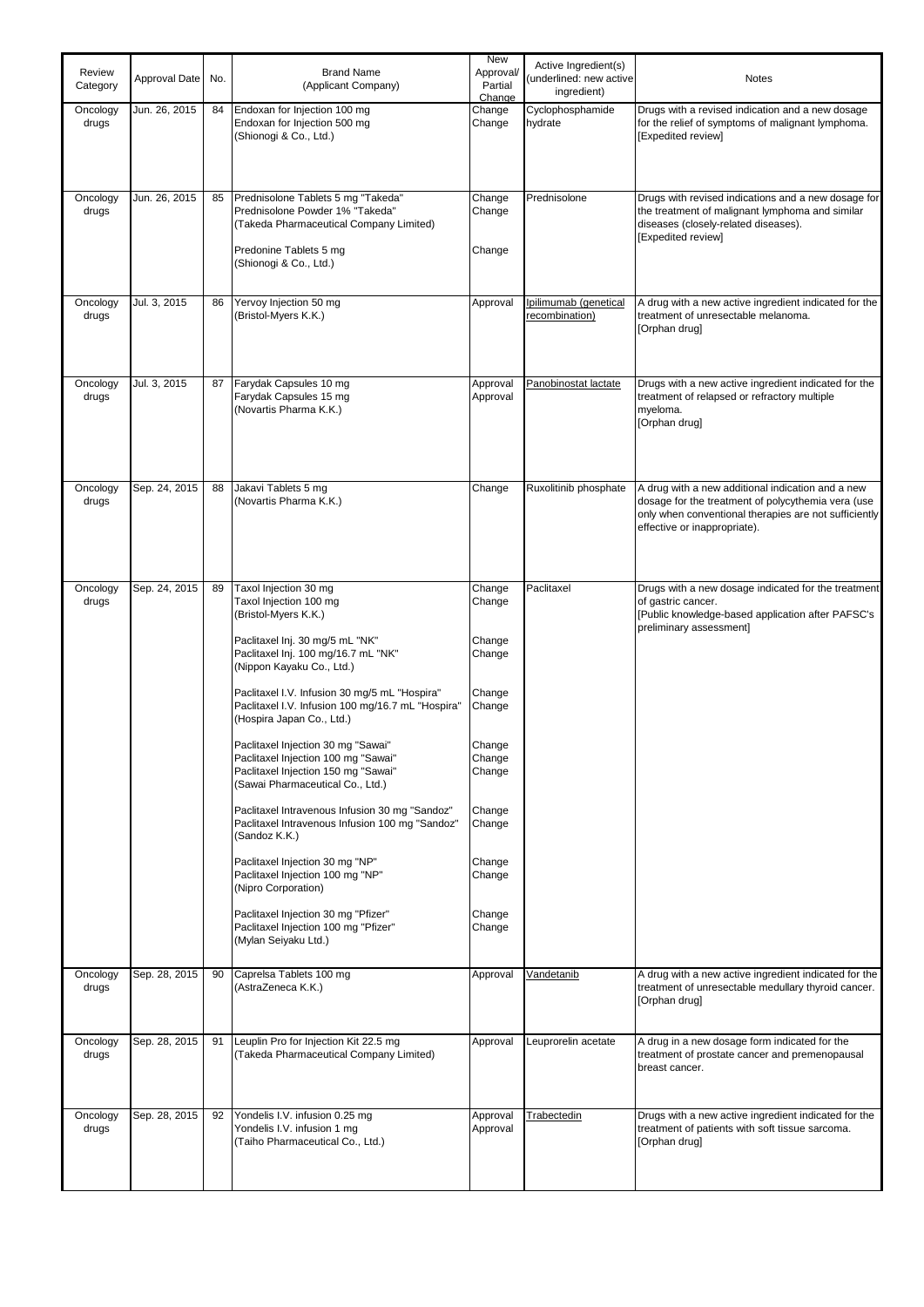| Review<br>Category | Approval Date | No. | <b>Brand Name</b><br>(Applicant Company)                                                                                                                                                                                   | <b>New</b><br>Approval/<br>Partial<br>Change | Active Ingredient(s)<br>(underlined: new active<br>ingredient) | <b>Notes</b>                                                                                                                                                                                                                      |
|--------------------|---------------|-----|----------------------------------------------------------------------------------------------------------------------------------------------------------------------------------------------------------------------------|----------------------------------------------|----------------------------------------------------------------|-----------------------------------------------------------------------------------------------------------------------------------------------------------------------------------------------------------------------------------|
| Oncology<br>drugs  | Nov. 20, 2015 | 93  | (1) Xeloda Tablet 300<br>(Chugai Pharmaceutical Co., Ltd.)<br>(2) Elplat I.V. Infusion Solution 50 mg<br>(3) Elplat I.V. Infusion Solution 100 mg<br>(4) Elplat I.V. Infusion Solution 200 mg<br>(Yakult Honsha Co., Ltd.) | Change<br>Change<br>Change<br>Change         | (1) Capecitabine<br>$(2) - (4)$<br>Oxaliplatin                 | Drugs with a revised indication for the treatment of<br>qastric cancer.                                                                                                                                                           |
| Oncology<br>drugs  | Nov. 20, 2015 | 94  | Hycamtin for Injection 1.1 mg<br>(Nippon Kayaku Co., Ltd.)                                                                                                                                                                 | Change                                       | Nogitecan<br>hydrochloride                                     | A drug with a new additional indication and a new<br>dosage for the treatment of advanced or recurrent<br>cervical cancer.                                                                                                        |
| Oncology<br>drugs  | Nov. 20, 2015 | 95  | Tykerb Tablets 250 mg<br>(GlaxoSmithKline K.K.)                                                                                                                                                                            | Change                                       | Lapatinib tosilate<br>hydrate                                  | A drug with new dosages indicated for the treatment<br>of inoperable or recurrent breast cancer with HER2<br>overexpression.                                                                                                      |
| Oncology<br>drugs  | Dec. 17, 2015 | 96  | Opdivo Intravenous Infusion 20 mg<br>Opdivo Intravenous Infusion 100 mg<br>(Ono Pharmaceutical Co., Ltd.)                                                                                                                  | Change<br>Change                             | Nivolumab (genetical<br>recombination)                         | Drugs with a new additional indication and a new<br>dosage for the treatment of unresectable<br>advanced/relapsed non-small-cell lung cancer.<br>[Priority review]                                                                |
| Oncology<br>drugs  | Dec. 21, 2015 | 97  | Revlimid Capsules 2.5 mg<br>Revlimid Capsules 5 mg<br>(Celgene K.K.)                                                                                                                                                       | Change<br>Change                             | Lenalidomide hydrate                                           | Drugs with a revised indication for the treatment of<br>multiple myeloma.                                                                                                                                                         |
| Oncology<br>drugs  | Jan. 22, 2016 | 98  | Targretin Capsules 75 mg<br>(Minophagen Pharmaceutical Co., Ltd.)                                                                                                                                                          | Approval                                     | Bexarotene                                                     | A drug with a new active ingredient indicated for the<br>treatment of cutaneous T-cell lymphoma.<br>[Orphan drug]                                                                                                                 |
| Oncology<br>drugs  | Feb. 29, 2016 | 99  | Halaven Injection 1 mg<br>(Eisai Co., Ltd.)                                                                                                                                                                                | Change                                       | Eribulin mesylate                                              | A drug with a new additional indication for the<br>treatment of soft tissue sarcoma.<br>[Orphan drug]                                                                                                                             |
| Oncology<br>drugs  | Feb. 29, 2016 |     | 100 Nexavar Tablets 200 mg<br>(Bayer Yakuhin, Ltd.)                                                                                                                                                                        | Change                                       | Sorafenib tosilate                                             | A drug with a revised indication for the treatment of<br>unresectable thyroid cancer.<br>[Orphan drug]                                                                                                                            |
| Oncology<br>drugs  | Feb. 29, 2016 | 101 | Opdivo Intravenous Infusion 20 mg<br>Opdivo Intravenous Infusion 100 mg<br>(Ono Pharmaceutical Co., Ltd.)                                                                                                                  | Change<br>Change                             | Nivolumab (genetical<br>recombination)                         | Drugs with a new dosage indicated for the treatment<br>of unresectable melanoma.<br>[Orphan drug]                                                                                                                                 |
| Oncology<br>drugs  | Mar. 28, 2016 |     | 102 Tafinlar Capsules 50 mg<br>Tafinlar Capsules 75 mg<br>(Novartis Pharma K.K.)                                                                                                                                           | Approval<br>Approval                         | Dabrafenib mesilate                                            | Drugs with a new active ingredient indicated for the<br>treatment of unresectable melanoma with BRAF<br>mutation.<br>[Orphan drug]                                                                                                |
| Oncology<br>drugs  | Mar. 28, 2016 |     | 103 Mekinist Tablets 0.5 mg<br>Mekinist Tablets 2 mg<br>(Novartis Pharma K.K.)                                                                                                                                             | Approval<br>Approval                         | Trametinib dimethyl<br>sulfoxide                               | Drugs with a new active ingredient indicated for the<br>treatment of unresectable melanoma with BRAF<br>mutation.<br>[Orphan drug]                                                                                                |
| Oncology<br>drugs  | Mar. 28, 2016 |     | 104 Xofigo Injection<br>(Bayer Yakuhin, Ltd.)                                                                                                                                                                              | Approval                                     | Radium (223Ra)<br>dichloride                                   | A drug with a new active ingredient indicated for the<br>treatment of castration-resistant prostate cancer<br>with bone metastases.                                                                                               |
| Oncology<br>drugs  | Mar. 28, 2016 |     | 105 Zykadia Capsules 150 mg<br>(Novartis Pharma K.K.)                                                                                                                                                                      | Approval                                     | Ceritinib                                                      | A drug with a new active ingredient indicated for the<br>treatment of unresectable advanced/relapsed<br>anaplastic lymphoma kinase (ALK)-positive non-<br>small-cell lung cancer with resistance or intolerance<br>to crizotinib. |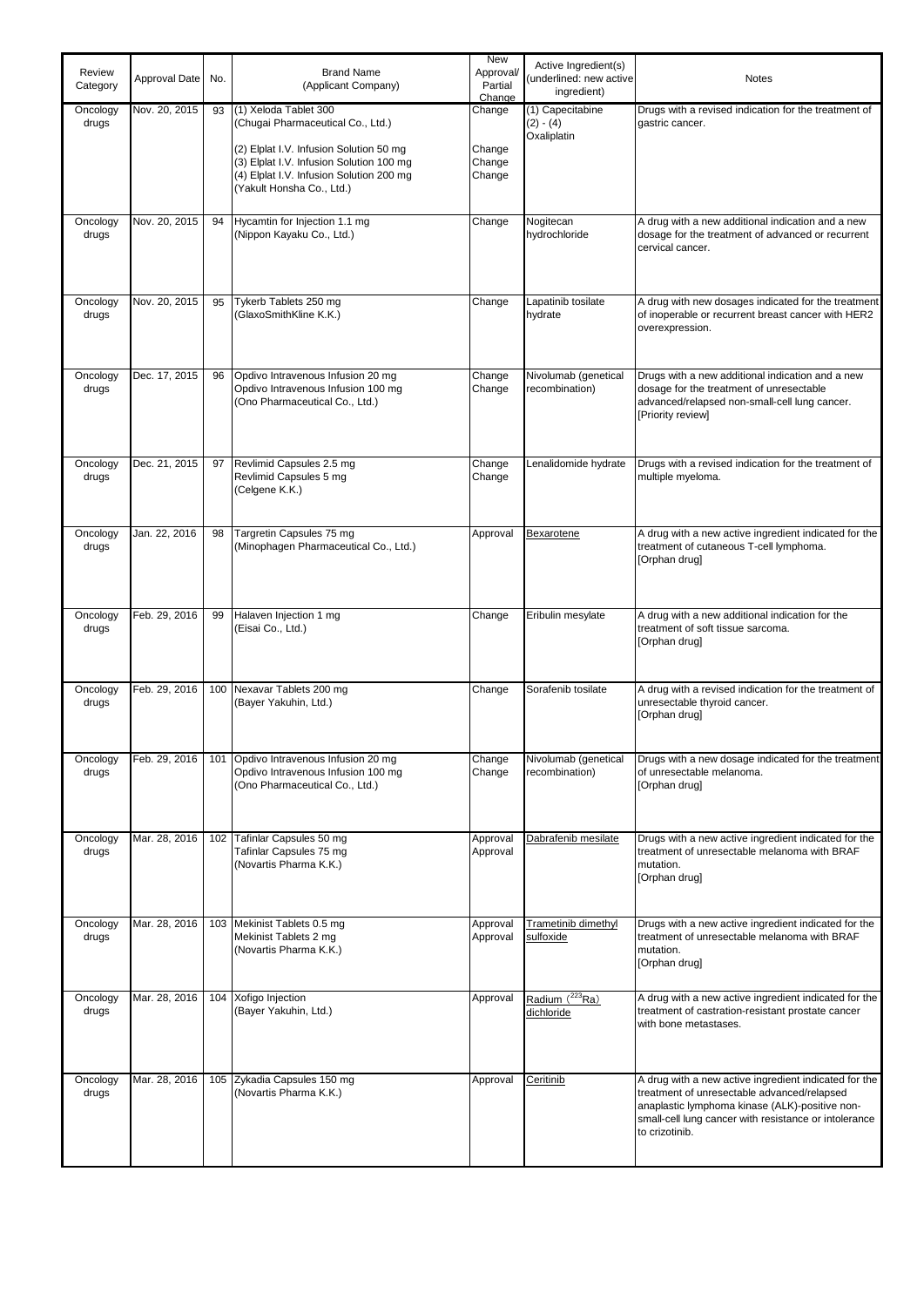| Review<br>Category       | Approval Date | No. | <b>Brand Name</b><br>(Applicant Company)                                                                                                                                                                                                                                                                                                                                                  | New<br>Approval/<br>Partial                                                                                          | Active Ingredient(s)<br>(underlined: new active<br>ingredient)                                               | <b>Notes</b>                                                                                                                                                                                                                                          |
|--------------------------|---------------|-----|-------------------------------------------------------------------------------------------------------------------------------------------------------------------------------------------------------------------------------------------------------------------------------------------------------------------------------------------------------------------------------------------|----------------------------------------------------------------------------------------------------------------------|--------------------------------------------------------------------------------------------------------------|-------------------------------------------------------------------------------------------------------------------------------------------------------------------------------------------------------------------------------------------------------|
| Oncology<br>drugs        | Mar. 28, 2016 | 106 | Tagrisso Tablets 40 mg<br>Tagrisso Tablets 80 mg<br>(AstraZeneca K.K.)                                                                                                                                                                                                                                                                                                                    | Change<br>Approval<br>Approval                                                                                       | Osimertinib mesilate                                                                                         | Drugs with a new active ingredient indicated for the<br>treatment of inoperable or recurrent epidermal<br>growth factor receptor (EGFR) T790M mutation-<br>positive non-small-cell lung cancer with resistance<br>to EGFR tyrosine kinase inhibitors. |
| Oncology<br>drugs        | Mar. 28, 2016 | 107 | Imbruvica Capsules 140 mg<br>(Janssen Pharmaceutical K.K.)                                                                                                                                                                                                                                                                                                                                | Approval                                                                                                             | <b>Ibrutinib</b>                                                                                             | A drug with a new active ingredient indicated for the<br>treatment of relapsed or refractory chronic<br>lymphocytic leukemia/small lymphocytic lymphoma.                                                                                              |
| Vaccines                 | Jan. 22, 2016 |     | 108 Vaxem Hib Suspension Liquid for Injection<br>(Takeda Pharmaceutical Company Limited)                                                                                                                                                                                                                                                                                                  | Approval                                                                                                             | Haemophilus<br>influenzae type b<br>vaccine absorbed<br>(mutated diphtheria<br>CRM <sub>197</sub> conjugate) | A drug with a new active ingredient indicated for the<br>prophylaxis of Haemophilus influenzae type b<br>infections.                                                                                                                                  |
| Vaccines                 | Feb. 29, 2016 |     | 109 Tribik<br>(The Research Foundation for Microbial Diseases<br>of Osaka University)                                                                                                                                                                                                                                                                                                     | Change                                                                                                               | Adsorbed diphtheria-<br>purified pertussis-<br>tetanus combined<br>vaccine                                   | A drug with a new dosage indicated for the<br>prevention of pertussis, diphtheria, and tetanus.                                                                                                                                                       |
| Vaccines                 | Mar. 18, 2016 | 110 | Freeze-dried Live Attenuated Varicella Vaccine<br>"Biken"<br>(The Research Foundation for Microbial Diseases<br>of Osaka University)                                                                                                                                                                                                                                                      | Change                                                                                                               | Freeze-dried live<br>attenuated varicella<br>vaccine                                                         | A drug with a new additional indication for the<br>prevention of herpes zoster in individuals 50 years<br>of age and older.                                                                                                                           |
| Vaccines                 | Mar. 18, 2016 | 111 | Adsorbed Cell Culture-derived Influenza Vaccine<br>H5N1 for Intramuscular Injection 30µg/mL<br>"Kitasato Daiichi Sankyo"<br>(Kitasato Daiichi Sankyo Vaccine Co., Ltd.)                                                                                                                                                                                                                   | Change                                                                                                               | Adsorbed cell culture-<br>derived influenza<br>vaccine (H5N1)                                                | A drug with a new additional pediatric dosage<br>indicated for the prevention of pandemic influenza<br>(H5N1).<br>[Orphan drug]                                                                                                                       |
| <b>Blood</b><br>products | Jul. 3, 2015  | 112 | Acoalan Injection 600<br>(Kyowa Hakko Kirin Co., Ltd.)                                                                                                                                                                                                                                                                                                                                    | Approval                                                                                                             | Antithrombin gamma<br>(genetical<br>recombination)                                                           | A drug with a new active ingredient indicated for the<br>treatment of thrombophilia due to congenital<br>antithrombin (AT) deficiency (CAD) and<br>disseminated intravascular coaqulation (DIC)<br>accompanied by a decrease in AT.                   |
| <b>Blood</b><br>products | Mar. 28, 2016 |     | 113 Adynovate Intravenous 250<br>Adynovate Intravenous 500<br>Adynovate Intravenous 1000<br>Adynovate Intravenous 2000<br>(Baxter Limited)                                                                                                                                                                                                                                                | Approval<br>Approval<br>Approval<br>Approval                                                                         | Rurioctocog alfa pegol<br>(genetical<br>recombination)                                                       | Drugs with a new active ingredient indicated for the<br>control of bleeding tendency in patients with blood<br>coagulation factor VIII deficiency.                                                                                                    |
| Blood<br>products        | Mar. 28, 2016 | 114 | Kovaltry for iv injection 250<br>Kovaltry for iv injection 500<br>Kovaltry for iv injection 1000<br>Kovaltry for iv injection 2000<br>Kovaltry for iv injection 3000<br>Kovaltry for iv injection Kit 250<br>Kovaltry for iv injection Kit 500<br>Kovaltry for iv injection Kit 1000<br>Kovaltry for iv injection Kit 2000<br>Kovaltry for iv injection Kit 3000<br>(Bayer Yakuhin, Ltd.) | Approval<br>Approval<br>Approval<br>Approval<br>Approval<br>Approval<br>Approval<br>Approval<br>Approval<br>Approval | Octocog beta<br>(genetical<br>recombination)                                                                 | Drugs with a new active ingredient indicated for the<br>control of bleeding tendency in patients with blood<br>coagulation factor VIII deficiency.                                                                                                    |
| Bio-CMC                  | Mar. 28, 2016 | 115 | Insulin Glargine BS Injection Kit "FFP"<br>Insulin Glargine BS Injection 100 Unit/mL "FFP"<br>(Fujifilm Pharma Co., Ltd.)                                                                                                                                                                                                                                                                 | Approval<br>Approval                                                                                                 | Insulin glargine<br>(genetical<br>recombination)<br>[insulin glargine<br>biosimilar 2]                       | Follow-on biologics indicated for the treatment of<br>diabetes mellitus where insulin therapy is indicated.                                                                                                                                           |